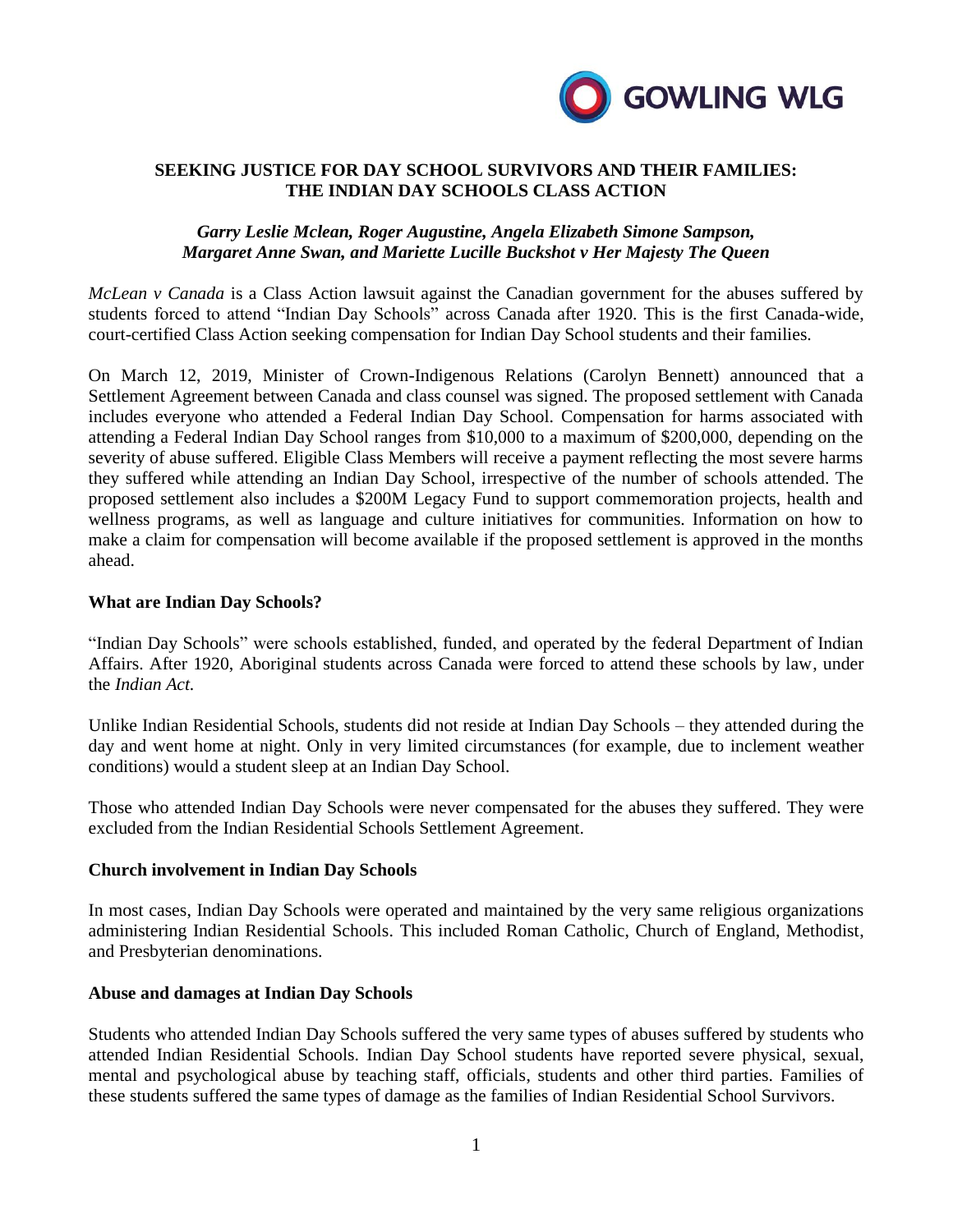

In addition, the Indian Day Schools system inflicted systemic harm and damage upon Aboriginal cultures and languages.

# **Who is covered by the** *McLean* **Class Action?**

The *McLean* Class Action covers all students who attended Indian Day Schools that operated separate and apart from Indian Residential Schools. This includes students who are Metis or Inuit, as well as First Nations students. Collectively, these students are referred to as the "Survivor Class."

The Class Action also covers the families (spouses, former spouses, children, grandchildren, or siblings, and their spouses) of students who attended Indian Day Schools. Collectively, these family members are referred to as the "Family Class."

To date, there is no other Canada-wide, court-certified class proceeding which has sought or obtained compensation for the damages suffered by Indian Day School Survivors and their families.

# **Is there a deadline to register for the** *McLean* **Class Action?**

There is currently no deadline to register. However, if a Settlement Agreement is reached, notification of the registration deadline will be widely published.

# **Can I register for the** *McLean* **Class Action if I received a Common Experience Payment (CEP) or compensation for attending an Indian Residential School?**

Yes, you can register for the Class Action.

# **Are there any fees or costs to being a Class Member?**

There are no legal fees or costs payable by you to register for the Class Action.

# **Registration for Deceased Survivors**

Our position is that compensation is owed to the estates of deceased persons who attended an Indian Day School. This issue has not yet been resolved.

# **How long do Class Actions take?**

Each Class Action is different. Class Actions may take several years to be resolved depending on the circumstances.

# **How will I be compensated?**

Former students of Federal Day Schools will receive a form of direct compensation. Specific details regarding individual compensation will be made available in early 2019. The Agreement-in-Principle includes individual compensation for harms suffered while attending an Indian Day School including cultural harm and physical and sexual abuse.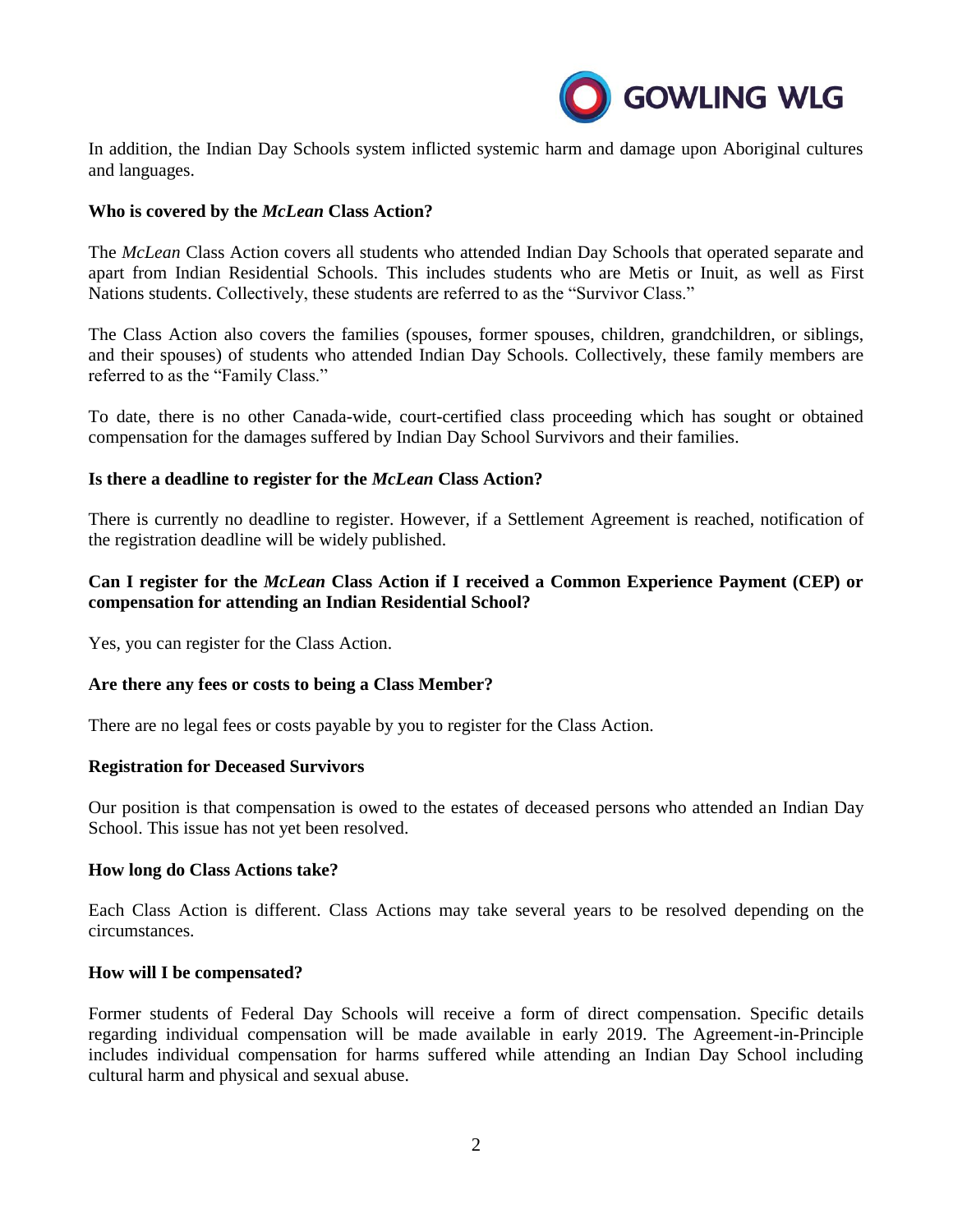

Family members of these former students will receive compensation in the form of a \$200 million investment in commemoration, wellness/healing, and the restoration and preservation of Indigenous languages and culture.

Once there is a settlement and it is approved by the Court, there will a mechanism set up by the Court for determining and distributing the amount of compensation.

# **What if I do not remember the Indian Day School(s) or year(s)/grade(s) I attended?**

Try to provide as much information as you can remember. Additional research will be completed at a later stage to verify the school(s) and year(s)/grade(s) that you attended.

# **Whom can I contact to get more information about the** *McLean* **Class Action?**

The law firm Gowling WLG (Canada) LLP has been appointed as Class Counsel (the responsible lawyers) for all members of the Survivor Class and Family Class. The lead lawyers in this matter are Robert Winogron and Jeremy Bouchard.

Mr. Winogron and Mr. Bouchard have over 30 years of combined legal experience in the area of Aboriginal Law and litigation. Gowling WLG is a national law firm which is consistently recognized for its representative work on behalf of First Nations and Aboriginal organizations across Canada.

Robert Winogron Jeremy Bouchard [robert.winogron@gowlingwlg.com](mailto:robert.winogron@gowlingwlg.com) [jeremy.bouchard@gowlingwlg.com](mailto:jeremy.bouchard@gowlingwlg.com)

Vanessa Lessard – Law Clerk [vanessa.lessard@gowlingwlg.com](mailto:vanessa.lessard@gowlingwlg.com)

# **Toll Free Number: 1 (844) 539-3815**

We have a webpage designated to the Indian Day School Class Action: [http://www.indiandayschools.com](http://www.indiandayschools.com/)

# **Mailing Address**

Gowling WLG (Canada) LLP 160 Elgin Street, Suite 2600 Ottawa Ontario K1P 1C3

You can also keep updated by following:

Facebook: @McLeanClassAction

Twitter: @IndianDaySchool

Law Firm Website: [www.gowlingwlg.com](http://www.gowlingwlg.com/)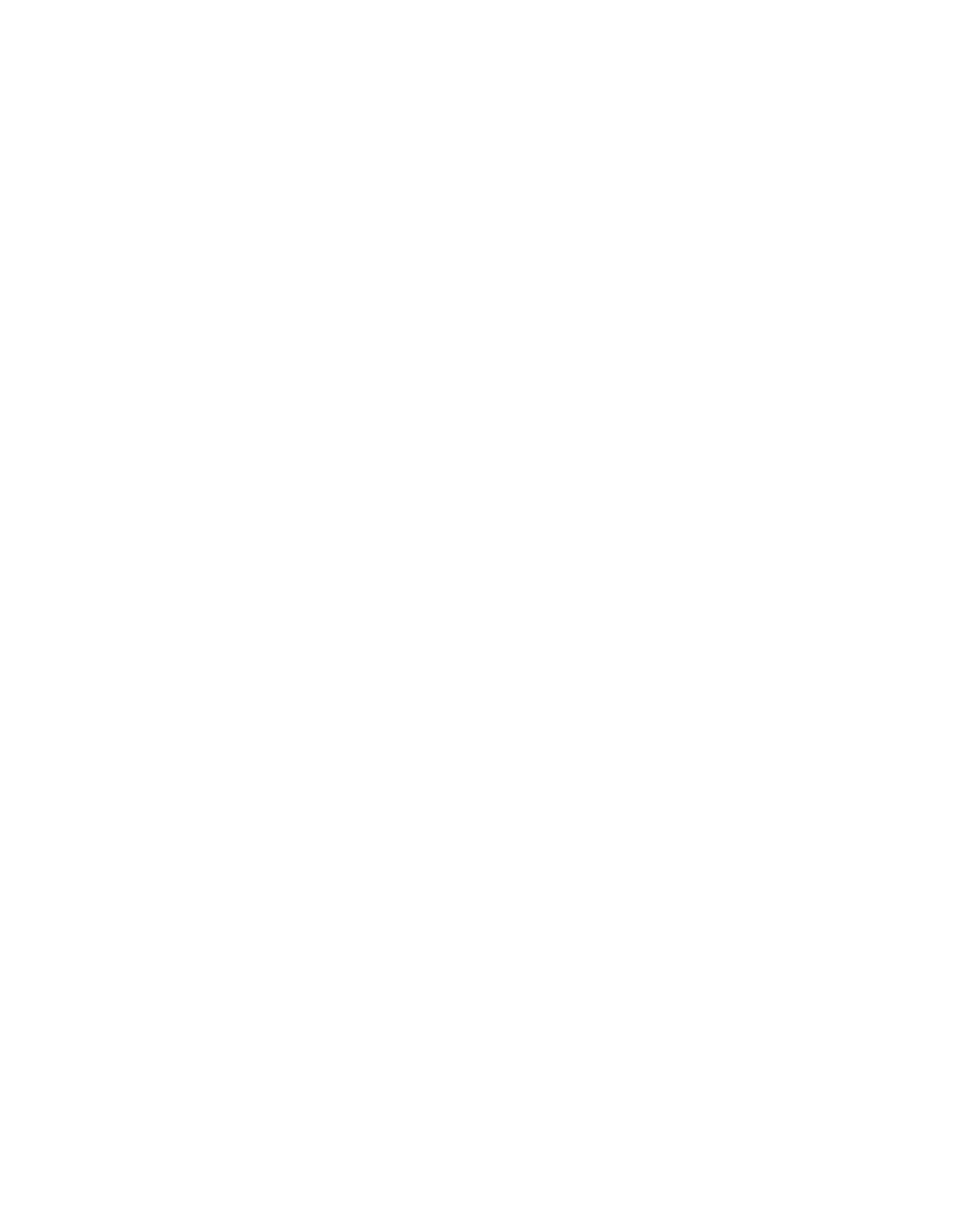

# **THE INDIAN DAY SCHOOL CLASS ACTION REGISTRATION FORM**

*McLean v Canada* is a Class Action lawsuit against the Canadian government for the abuses suffered by students who were forced to attend "Indian Day Schools" across Canada after 1920. This is the first national Class Action seeking compensation for Indian Day School students and their families.

If you wish to get more information, please see the attached Information Sheet. If you wish to register for our Class Action database, please complete this form. If you have any questions, please feel free to contact our law firm, Gowling WLG, toll-free at 1 (844) 539-3815. You may also refer to our website, [www.gowlingwlg.com/dayschool,](http://www.gowlingwlg.com/dayschool) to complete an online Registration Form.

#### **Personal Information**

| Gender: Male: ________                                      |  |
|-------------------------------------------------------------|--|
| Female: _______                                             |  |
|                                                             |  |
| <b>Contact Information</b> *at least one method is required |  |
|                                                             |  |
|                                                             |  |
|                                                             |  |
|                                                             |  |
|                                                             |  |
|                                                             |  |
|                                                             |  |
|                                                             |  |
|                                                             |  |

Filing out this form does not create any financial obligation for you and does not make you a client of Gowling WLG (Canada) LLP. Any information that you provide will be kept in strict confidence and will not be shared with any other parties without your consent. If you are a member of the proposed class and potentially entitled to receive any compensation, you will be required to complete an official Claim Form at a later date.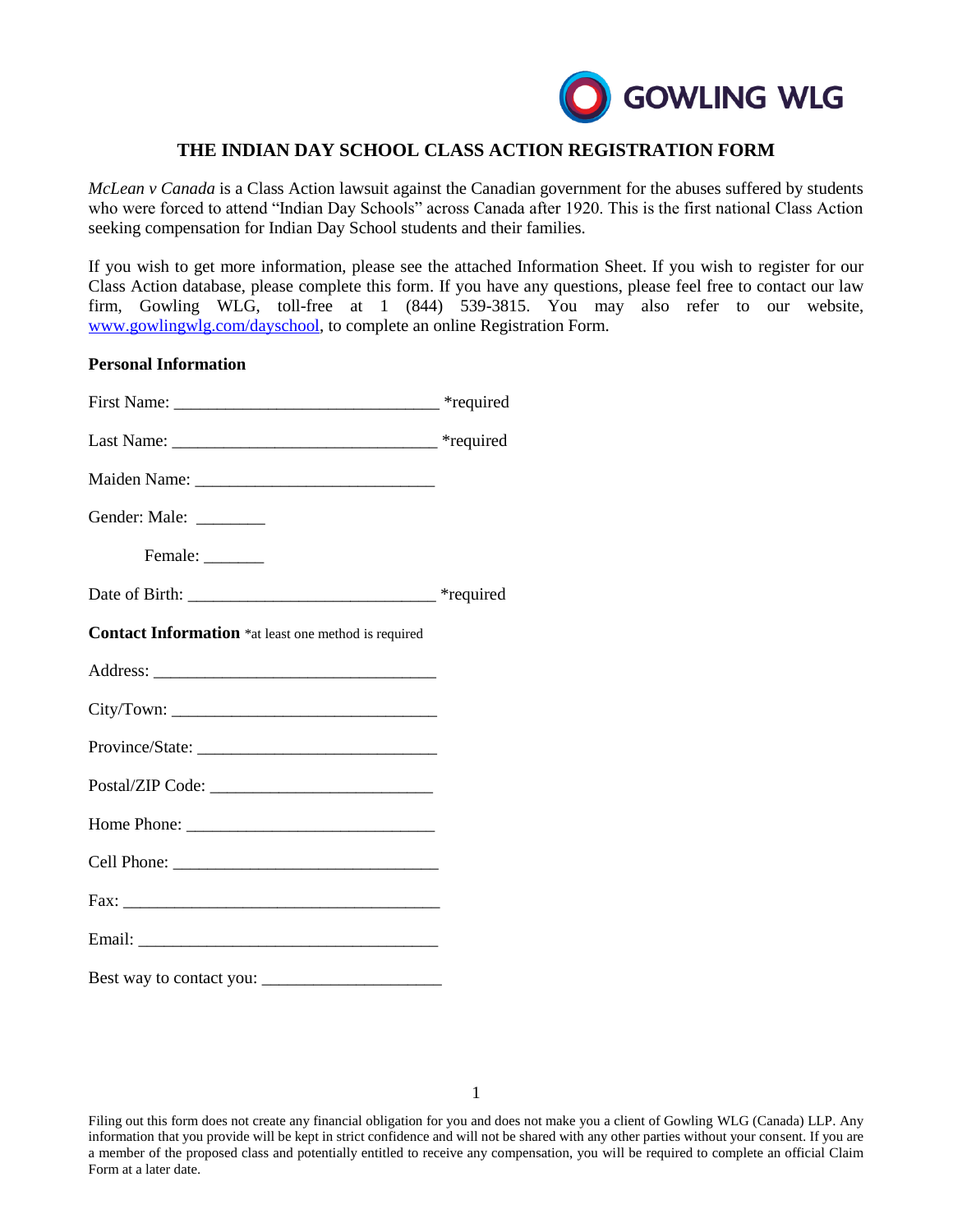

# **School Information**

What Indian Day Schools did you attend, and on what dates did you attend?

#### **School 1:**

|        |                                                                                           | Please indicate the nature of the abuse(s) you experienced while at this Day School. |                                                                                           |
|--------|-------------------------------------------------------------------------------------------|--------------------------------------------------------------------------------------|-------------------------------------------------------------------------------------------|
|        |                                                                                           | $\Box$ Physical Abuse (hitting, ear pulling, strapping, etc)                         |                                                                                           |
| ப      |                                                                                           |                                                                                      | Severe Physical Abuse (loss of consciousness, impairment, hospital treatment, scars, etc) |
| $\Box$ | Sexual Abuse                                                                              |                                                                                      |                                                                                           |
| ш      | <b>Emotional/Mental Abuse</b>                                                             |                                                                                      |                                                                                           |
| ш      | <b>Student on Student Abuse</b>                                                           |                                                                                      |                                                                                           |
| ப      | Other (Please specify)                                                                    |                                                                                      |                                                                                           |
|        |                                                                                           |                                                                                      |                                                                                           |
|        |                                                                                           |                                                                                      |                                                                                           |
|        | School 2 (if applicable):                                                                 |                                                                                      |                                                                                           |
|        |                                                                                           |                                                                                      |                                                                                           |
|        |                                                                                           |                                                                                      | Year Entered: Vear Departed: Vear Departed: Vears Attended: Vears Attended:               |
|        |                                                                                           | Please indicate the nature of the abuse(s) you experienced while at this Day School. |                                                                                           |
| $\Box$ | Physical Abuse (hitting, ear pulling, strapping, etc)                                     |                                                                                      |                                                                                           |
| $\Box$ | Severe Physical Abuse (loss of consciousness, impairment, hospital treatment, scars, etc) |                                                                                      |                                                                                           |
| Ш      | <b>Sexual Abuse</b>                                                                       |                                                                                      |                                                                                           |
| ш      | <b>Emotional/Mental Abuse</b>                                                             |                                                                                      |                                                                                           |
| ш      | <b>Student on Student Abuse</b>                                                           |                                                                                      |                                                                                           |
| $\Box$ | Other (Please specify)                                                                    |                                                                                      |                                                                                           |

Filing out this form does not create any financial obligation for you and does not make you a client of Gowling WLG (Canada) LLP. Any information that you provide will be kept in strict confidence and will not be shared with any other parties without your consent. If you are a member of the proposed class and potentially entitled to receive any compensation, you will be required to complete an official Claim Form at a later date.

\_\_\_\_\_\_\_\_\_\_\_\_\_\_\_\_\_\_\_\_\_\_\_\_\_\_\_\_\_\_\_\_\_\_\_\_\_\_\_\_\_\_\_\_\_\_\_\_\_\_\_\_\_\_\_\_\_\_\_\_\_\_\_\_\_\_\_\_\_\_\_\_\_\_\_\_\_\_\_\_\_\_\_\_ \_\_\_\_\_\_\_\_\_\_\_\_\_\_\_\_\_\_\_\_\_\_\_\_\_\_\_\_\_\_\_\_\_\_\_\_\_\_\_\_\_\_\_\_\_\_\_\_\_\_\_\_\_\_\_\_\_\_\_\_\_\_\_\_\_\_\_\_\_\_\_\_\_\_\_\_\_\_\_\_\_\_\_\_